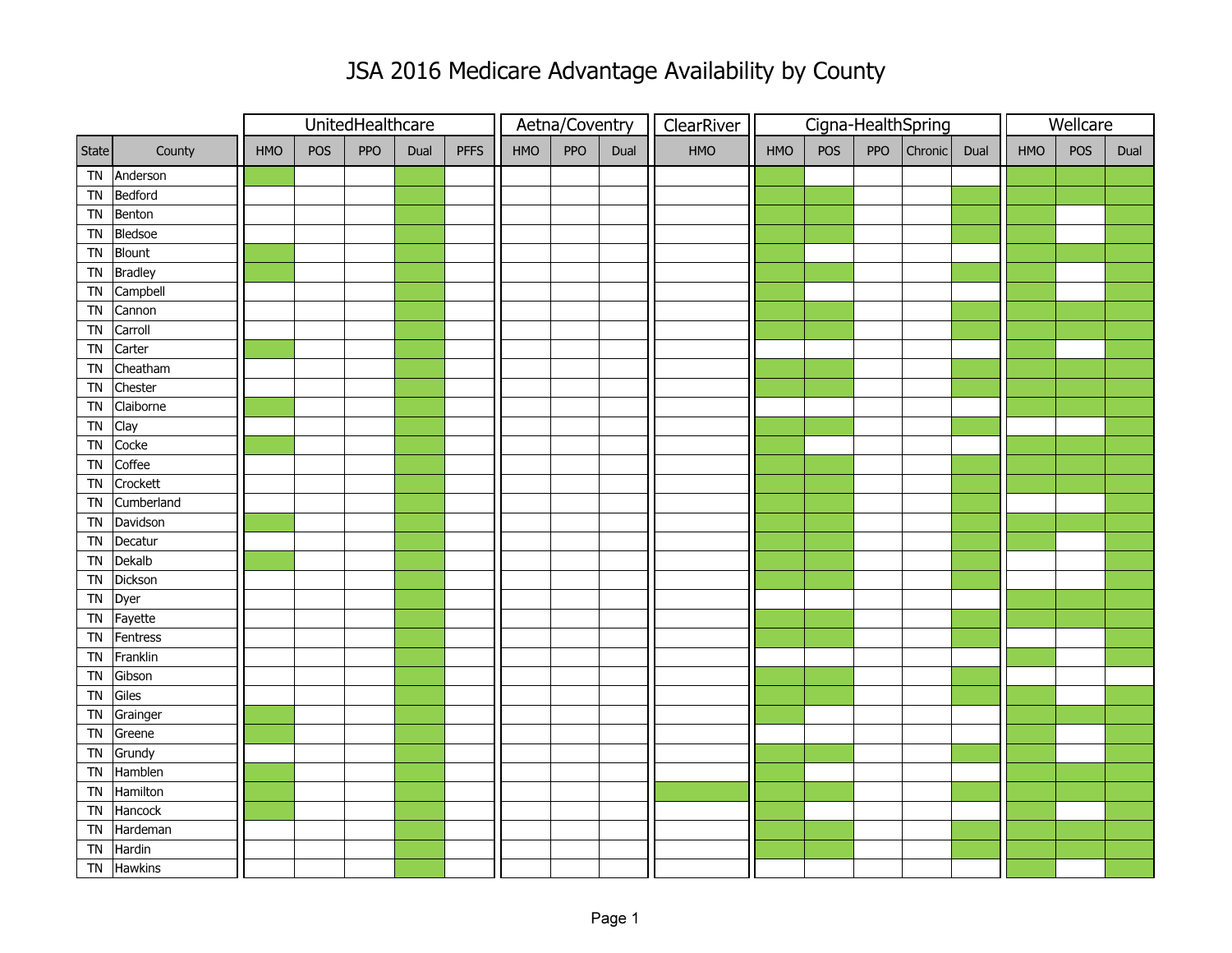## JSA 2016 Medicare Advantage Availability by County

|            |            |            |     | UnitedHealthcare |      |             | Aetna/Coventry |     |      | ClearRiver |     | Cigna-HealthSpring |     | Wellcare |      |            |            |      |
|------------|------------|------------|-----|------------------|------|-------------|----------------|-----|------|------------|-----|--------------------|-----|----------|------|------------|------------|------|
| State      | County     | <b>HMO</b> | POS | <b>PPO</b>       | Dual | <b>PFFS</b> | HMO            | PPO | Dual | <b>HMO</b> | HMO | POS                | PPO | Chronic  | Dual | <b>HMO</b> | <b>POS</b> | Dual |
|            | TN Haywood |            |     |                  |      |             |                |     |      |            |     |                    |     |          |      |            |            |      |
| ${\sf TN}$ | Henderson  |            |     |                  |      |             |                |     |      |            |     |                    |     |          |      |            |            |      |
| TN         | Henry      |            |     |                  |      |             |                |     |      |            |     |                    |     |          |      |            |            |      |
| <b>TN</b>  | Hickman    |            |     |                  |      |             |                |     |      |            |     |                    |     |          |      |            |            |      |
| <b>TN</b>  | Houston    |            |     |                  |      |             |                |     |      |            |     |                    |     |          |      |            |            |      |
| <b>TN</b>  | Humphreys  |            |     |                  |      |             |                |     |      |            |     |                    |     |          |      |            |            |      |
| <b>TN</b>  | Jackson    |            |     |                  |      |             |                |     |      |            |     |                    |     |          |      |            |            |      |
| <b>TN</b>  | Jefferson  |            |     |                  |      |             |                |     |      |            |     |                    |     |          |      |            |            |      |
| <b>TN</b>  | Johnson    |            |     |                  |      |             |                |     |      |            |     |                    |     |          |      |            |            |      |
| <b>TN</b>  | Knox       |            |     |                  |      |             |                |     |      |            |     |                    |     |          |      |            |            |      |
| <b>TN</b>  | Lake       |            |     |                  |      |             |                |     |      |            |     |                    |     |          |      |            |            |      |
| TN         | Lauderdale |            |     |                  |      |             |                |     |      |            |     |                    |     |          |      |            |            |      |
| <b>TN</b>  | Lawrence   |            |     |                  |      |             |                |     |      |            |     |                    |     |          |      |            |            |      |
| <b>TN</b>  | Lewis      |            |     |                  |      |             |                |     |      |            |     |                    |     |          |      |            |            |      |
| <b>TN</b>  | Lincoln    |            |     |                  |      |             |                |     |      |            |     |                    |     |          |      |            |            |      |
| ${\sf TN}$ | Loudon     |            |     |                  |      |             |                |     |      |            |     |                    |     |          |      |            |            |      |
| <b>TN</b>  | Macon      |            |     |                  |      |             |                |     |      |            |     |                    |     |          |      |            |            |      |
| TN         | Madison    |            |     |                  |      |             |                |     |      |            |     |                    |     |          |      |            |            |      |
| ${\sf TN}$ | Marion     |            |     |                  |      |             |                |     |      |            |     |                    |     |          |      |            |            |      |
| <b>TN</b>  | Marshall   |            |     |                  |      |             |                |     |      |            |     |                    |     |          |      |            |            |      |
| <b>TN</b>  | Maury      |            |     |                  |      |             |                |     |      |            |     |                    |     |          |      |            |            |      |
| <b>TN</b>  | Mcminn     |            |     |                  |      |             |                |     |      |            |     |                    |     |          |      |            |            |      |
| <b>TN</b>  | Mcnairy    |            |     |                  |      |             |                |     |      |            |     |                    |     |          |      |            |            |      |
| TN         | Meigs      |            |     |                  |      |             |                |     |      |            |     |                    |     |          |      |            |            |      |
| <b>TN</b>  | Monroe     |            |     |                  |      |             |                |     |      |            |     |                    |     |          |      |            |            |      |
| ${\sf TN}$ | Montgomery |            |     |                  |      |             |                |     |      |            |     |                    |     |          |      |            |            |      |
| TN         | Moore      |            |     |                  |      |             |                |     |      |            |     |                    |     |          |      |            |            |      |
| <b>TN</b>  | Morgan     |            |     |                  |      |             |                |     |      |            |     |                    |     |          |      |            |            |      |
| <b>TN</b>  | Obion      |            |     |                  |      |             |                |     |      |            |     |                    |     |          |      |            |            |      |
| <b>TN</b>  | Overton    |            |     |                  |      |             |                |     |      |            |     |                    |     |          |      |            |            |      |
| ${\sf TN}$ | Perry      |            |     |                  |      |             |                |     |      |            |     |                    |     |          |      |            |            |      |
| <b>TN</b>  | Pickett    |            |     |                  |      |             |                |     |      |            |     |                    |     |          |      |            |            |      |
| <b>TN</b>  | Polk       |            |     |                  |      |             |                |     |      |            |     |                    |     |          |      |            |            |      |
| <b>TN</b>  | Putnam     |            |     |                  |      |             |                |     |      |            |     |                    |     |          |      |            |            |      |
| TN         | Rhea       |            |     |                  |      |             |                |     |      |            |     |                    |     |          |      |            |            |      |
| <b>TN</b>  | Roane      |            |     |                  |      |             |                |     |      |            |     |                    |     |          |      |            |            |      |
| <b>TN</b>  | Robertson  |            |     |                  |      |             |                |     |      |            |     |                    |     |          |      |            |            |      |